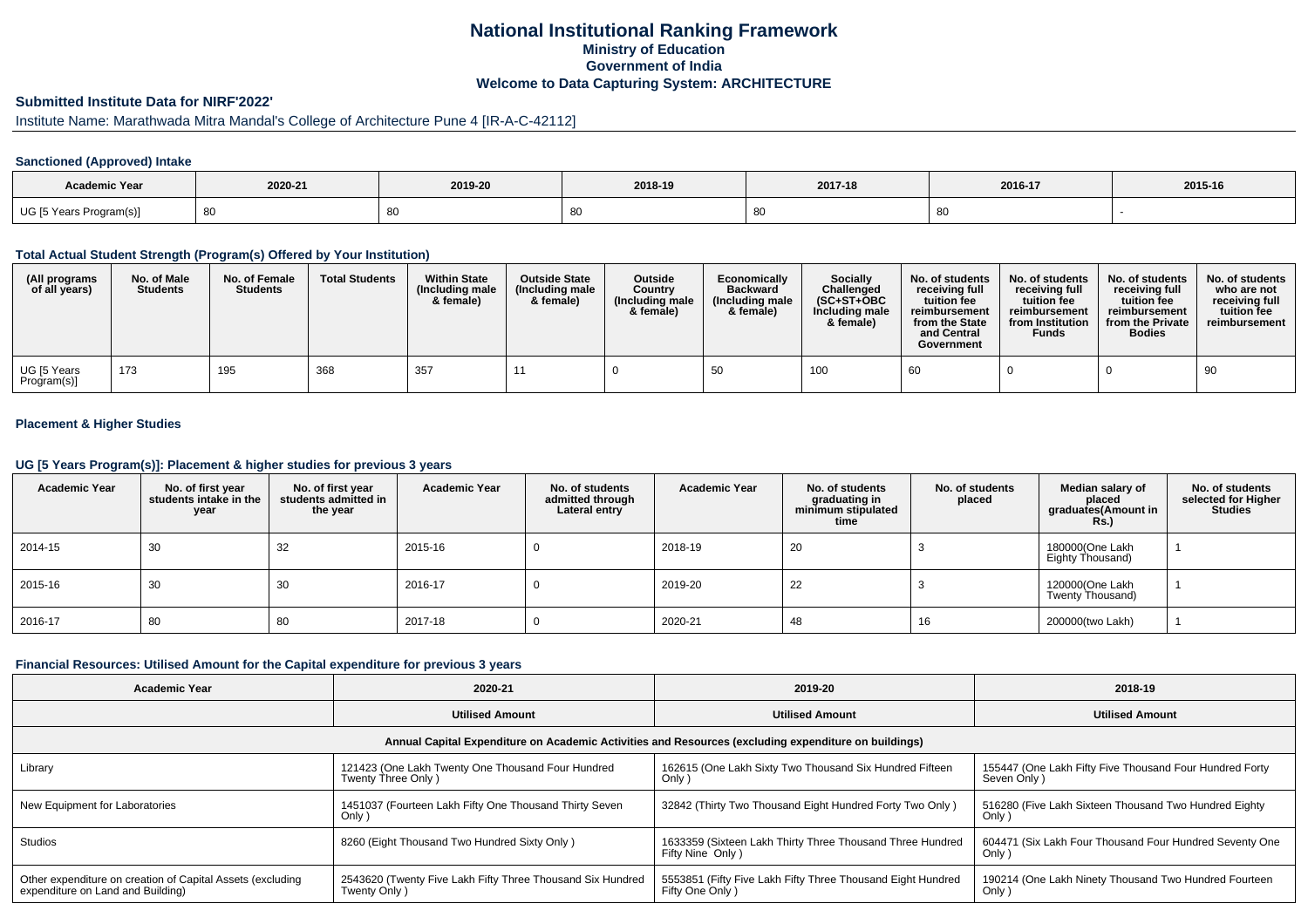#### **Financial Resources: Utilised Amount for the Operational expenditure for previous 3 years**

| <b>Academic Year</b>                                                                                                                                                                           | 2020-21                                                                                       | 2019-20                                                                                      | 2018-19                                                                            |  |  |  |  |  |  |  |
|------------------------------------------------------------------------------------------------------------------------------------------------------------------------------------------------|-----------------------------------------------------------------------------------------------|----------------------------------------------------------------------------------------------|------------------------------------------------------------------------------------|--|--|--|--|--|--|--|
|                                                                                                                                                                                                | <b>Utilised Amount</b>                                                                        | <b>Utilised Amount</b>                                                                       | <b>Utilised Amount</b>                                                             |  |  |  |  |  |  |  |
| <b>Annual Operational Expenditure</b>                                                                                                                                                          |                                                                                               |                                                                                              |                                                                                    |  |  |  |  |  |  |  |
| Salaries (Teaching and Non Teaching staff)                                                                                                                                                     | 23383953 (Two Crore Thirty Three Lakh Eighty Three<br>Thousand Nine Hundred Fifty Three Only) | 28982774 (Two Crore Eighty Nine Lakh Eighty Two Thousand<br>Seven Hundred Seventy Four Only) | 26902744 (Two Crore Sixty Nine Lakh Two Thousand Seven<br>Hundred Forty Four Only) |  |  |  |  |  |  |  |
| Maintenance of Academic Infrastructure or consumables and<br>other running expenditures(excluding maintenance of hostels<br>and allied services, rent of the building, depreciation cost, etc) | 8969146 (Eighty Nine Lakh Sixty Nine Thousand One Hundred<br>Forty Six Only)                  | 16866871 (One Crore Sixty Eight Lakh Sixty Six Thousand<br>Eight Hundred Seventy One Only)   | 6841430 (Sixty Eight Lakh Forty One Thousand Four Hundred<br>Thirty Only)          |  |  |  |  |  |  |  |
| Seminars/Conferences/Workshops                                                                                                                                                                 | 8100 (Eight Thousand One Hundred Only)                                                        | 25791 (Twenty Five Thousand Seven Hundred Ninety One<br>Only)                                | 128029 (One Lakh Twenty Eight Thousand Twenty Nine Only)                           |  |  |  |  |  |  |  |

## **Sponsored Research Details**

| <b>Financial Year</b>                    | 2020-21 | 2019-20 | 2018-19 |
|------------------------------------------|---------|---------|---------|
| Total no. of Sponsored Projects          |         |         |         |
| Total no. of Funding Agencies            |         |         |         |
| Total Amount Received (Amount in Rupees) |         |         |         |
| Amount Received in Words                 | Zero    | Zero    | Zero    |

## **Consultancy Project Details**

| <b>Financial Year</b>                    | 2020-21 | 2019-20 | 2018-19 |
|------------------------------------------|---------|---------|---------|
| Total no. of Consultancy Projects        |         |         |         |
| Total no. of Client Organizations        |         |         |         |
| Total Amount Received (Amount in Rupees) |         |         |         |
| Amount Received in Words                 | Zero    | Zero    | Zero    |

# **PCS Facilities: Facilities of physically challenged students**

| 1. Do your institution buildings have Lifts/Ramps?                                                                                                         | Yes, more than 80% of the buildings |
|------------------------------------------------------------------------------------------------------------------------------------------------------------|-------------------------------------|
| 2. Do your institution have provision for walking aids, including wheelchairs and transportation from one building to another for<br>handicapped students? | Yes                                 |
| 3. Do your institution buildings have specially designed toilets for handicapped students?                                                                 | Yes, more than 80% of the buildings |

### **Faculty Details**

| Srno | Name                    | Age | Designation                | Gender | Qualification                                      | <b>Experience (In</b><br><b>Months</b> ) | <b>Currently working</b><br>with institution? | <b>Joining Date</b> | <b>Leaving Date</b>      | <b>Association type</b> |
|------|-------------------------|-----|----------------------------|--------|----------------------------------------------------|------------------------------------------|-----------------------------------------------|---------------------|--------------------------|-------------------------|
|      | Jyoti Jain Tholiya      | 42  | Associate Professor        | Female | MUDP (Masters in<br>Urban Development<br>Planning) | 216                                      | Yes                                           | 01-06-2019          | $\overline{\phantom{a}}$ | Adhoc / Contractual     |
|      | Pawan Satish<br>Gumaste | 34  | <b>Assistant Professor</b> | Male   | Masters in<br>Construction<br>Management           | 96                                       | Yes                                           | 01-06-2019          | $\overline{\phantom{a}}$ | Adhoc / Contractual     |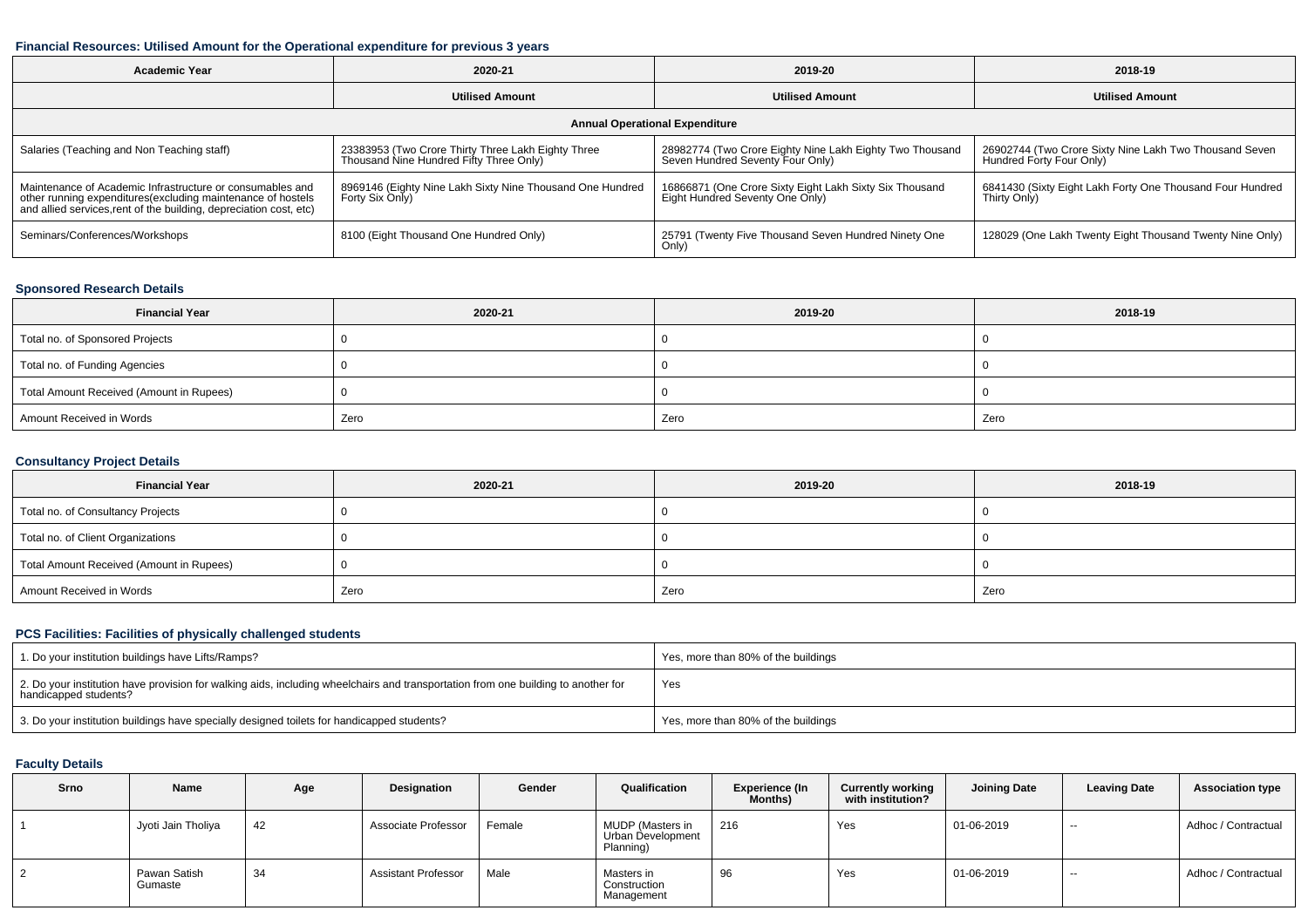| 3              | <b>Tanay Harish</b><br>Ambavane      | 32 | Assistant Professor        | Male   | Masters in Urban<br>Design                             | 99  | Yes | 03-06-2019 | $\sim$                   | Adhoc / Contractual |
|----------------|--------------------------------------|----|----------------------------|--------|--------------------------------------------------------|-----|-----|------------|--------------------------|---------------------|
| 4              | Arti Satyajeet Patil                 | 50 | Associate Professor        | Female | M.E.                                                   | 336 | Yes | 01-09-2000 | $\sim$                   | Regular             |
| 5              | Aparna Vivek Dixit                   | 52 | Associate Professor        | Female | Ph.D                                                   | 355 | Yes | 31-01-2001 | $\sim$                   | Regular             |
| 6              | Vrinda Chetan<br>Panse               | 53 | Associate Professor        | Female | M.Arch.                                                | 377 | Yes | 29-11-2018 | $\overline{\phantom{a}}$ | Adhoc / Contractual |
| $\overline{7}$ | Ujjwala Anand<br>Palsuley            | 42 | Associate Professor        | Female | M.Arch.                                                | 242 | Yes | 01-12-2018 | $\overline{\phantom{a}}$ | Adhoc / Contractual |
| 8              | Keerti Mishra                        | 38 | Assistant Professor        | Female | M.Arch.                                                | 156 | Yes | 04-06-2018 | $\overline{\phantom{a}}$ | Adhoc / Contractual |
| 9              | Preeti D<br>Chinnapattan             | 30 | <b>Assistant Professor</b> | Female | M.Arch.                                                | 56  | Yes | 01-06-2018 | $\overline{\phantom{a}}$ | Adhoc / Contractual |
| 10             | Shounak Arun Naik                    | 32 | <b>Assistant Professor</b> | Male   | M.Arch.                                                | 114 | Yes | 10-01-2017 | $\overline{\phantom{a}}$ | Adhoc / Contractual |
| 11             | Ravindra<br>Vishwanath<br>Patwardhan | 56 | <b>Assistant Professor</b> | Male   | M.Arch.                                                | 383 | Yes | 01-06-2018 | $\overline{\phantom{a}}$ | Adhoc / Contractual |
| 12             | Manas Rajendra<br>Marathe            | 35 | <b>Assistant Professor</b> | Male   | Ph.D                                                   | 97  | Yes | 02-12-2019 | $\overline{\phantom{a}}$ | Adhoc / Contractual |
| 13             | Kirti Mahesh<br>Sagaonkar            | 44 | <b>Assistant Professor</b> | Female | M.Arch.                                                | 169 | Yes | 01-07-2009 | $\sim$                   | Regular             |
| 14             | Preeti Umesh<br>Joglekar             | 49 | <b>Assistant Professor</b> | Female | M.Arch.                                                | 312 | Yes | 01-06-2016 | $\sim$                   | Adhoc / Contractual |
| 15             | Raghunandan A                        | 32 | <b>Assistant Professor</b> | Male   | <b>MBEM</b> (Building<br>Energy &<br>Management)       | 116 | Yes | 01-06-2019 | $\sim$                   | Adhoc / Contractual |
| 16             | Vinita Ajit Lavate                   | 43 | <b>Assistant Professor</b> | Female | M.Arch.                                                | 234 | Yes | 06-06-2019 | $\sim$                   | Adhoc / Contractual |
| 17             | Manjusha V Wagh                      | 53 | Assistant Professor        | Female | Post graduate<br>Diploma in<br>Marketing<br>Management | 391 | Yes | 28-06-2004 | $\overline{\phantom{a}}$ | Adhoc / Contractual |
| 18             | Girish Bhogilal Doshi                | 63 | Professor                  | Male   | B. Arch                                                | 324 | Yes | 16-11-2019 | $\overline{a}$           | Adhoc / Contractual |
| 19             | Saurabh Sharad<br>Joshi              | 33 | <b>Assistant Professor</b> | Male   | M.Arch.                                                | 108 | Yes | 11-08-2017 | $\sim$                   | Adhoc / Contractual |
| 20             | Yamini Deshmukh                      | 38 | <b>Assistant Professor</b> | Female | M.S                                                    | 152 | Yes | 01-06-2018 | $\overline{\phantom{a}}$ | Visiting            |
| 21             | Sunil Hingmire                       | 61 | Other                      | Male   | B. Arch                                                | 468 | Yes | 01-06-2018 | $\mathbf{u}$             | Visiting            |
| 22             | Chandrika Kanitkar                   | 57 | Other                      | Female | B. Arch                                                | 395 | Yes | 01-06-2018 | $\sim$                   | Visiting            |
| 23             | Vishwas Lele                         | 68 | Other                      | Male   | M.Arch.                                                | 542 | Yes | 01-06-2017 | $\rightarrow$            | Visiting            |
| 24             | Shubhada<br>Sahasrabudhe             | 66 | Other                      | Female | B. Arch                                                | 516 | Yes | 01-06-2018 | $\sim$                   | Visiting            |
| 25             | Suvarna Vaze                         | 55 | Other                      | Female | B. Arch                                                | 420 | Yes | 01-06-2018 | $\sim$                   | Visiting            |
| 26             | Aditya Sambhare                      | 46 | Other                      | Male   | M.Des.(Product<br>Design)                              | 228 | Yes | 01-06-2018 | $\sim$                   | Visiting            |
| 27             | Gargi Mandar<br>Kulkarni             | 32 | <b>Assistant Professor</b> | Female | Master of Urban &<br>Regional Planning                 | 84  | Yes | 01-06-2019 | $\sim$                   | Adhoc / Contractual |